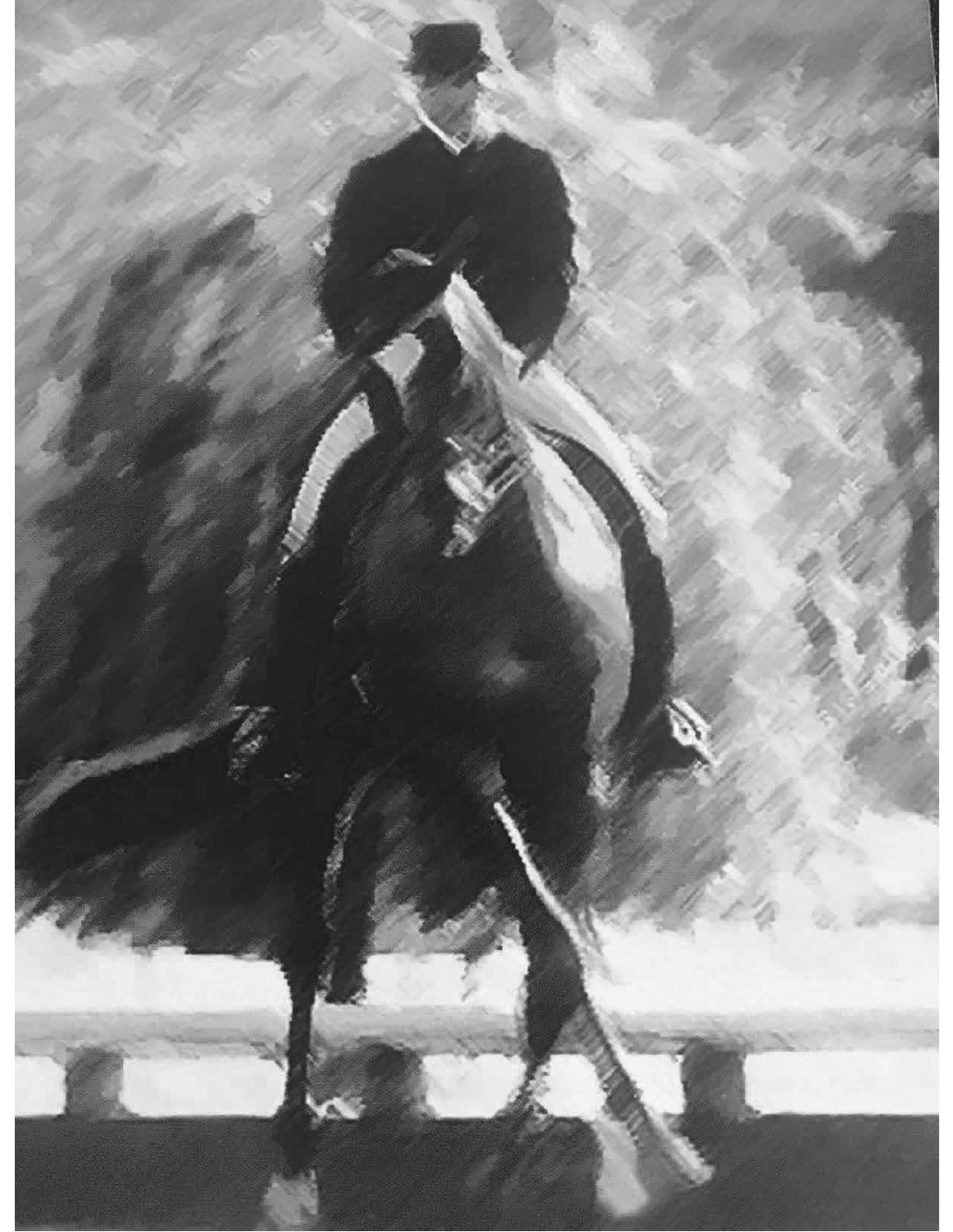# tbird.

### Gateway Dressage Schooling Shows February 26 – 27, 2022 / March 26 – 27, 2022

Judges: February Dressage: Judy Turner, SM & Nancy Olson Beaulieu March Dressage: Judges To Be Announced

#### General Rules

Purpose of the Gateway Dressage Series is to offer schooling test riding in a competition environment, with coaching permitted during test rides during competition from Introductory to FEI levels. The Gateway Dressage Series is sanctioned by Horse Council BC and governed by the Horse Council Rule Book 2021. Current EC, USEF, USDF, FEI dressage tests, and HCBC western dressage tests will be used as requested on entry form. All riders must be current members of Horse Council BC. All classes are Open unless entries warrant split be category and "Test of Choice" classes. Competitors are permitted to ride a maximum of 2 test rides in the same class offered on class list. Where 2 tests are entered in the same class by the same horse/ rider combination, the first test scheduled will count for class placings, and the second test placed as Hors Concours (HC) ride for schooling purposes. Hors Concours test rides will be judged with movement scores and comments provided on scoresheet but overall scores not to count. Ribbons will be awarded to six (6) placings in all classes. Informal riding attire is permitted. Draw Reins are not permitted in warmup or competition rings. Approved Protective Headgear must be worn at all times by all riders and competitors when mounted on grounds at Thunderbird Show Park. Coaching is permitted during test rides for rider skills development. The use of wireless headsets between coach and rider during test rides is encouraged. Coaching is permitted without headsets, however, should not be disruptive for the judge. Coaching is not permitted during the BC Summer Games Qualifier "Q" First Level Test 3 class. Competitors must use the competition number issued by show office as back numbers or pinned to saddle pad. All owners and riders must be current members of Horse Council BC which will be verified by show secretary. Copies of HCBC membership cards are not required. One Open High Score award for each day for the highest horse/ rider percentage score of any test each day.

Gateway Dressage Championship awards will be presented for each dressage level to the horse/ rider combinations with the highest 2 (two) percentage scores combined, achieved at two (2) different Gateway Dressage Series competitions in 2022. One of the two highest scores to count, must be from the most difficult test of level to count (i.e. Test 3 or FEI Individual tests) and will be combined with the second highest score from of any test earned by horse rider at either show.

#### General Class Rules: Class Fee is \$ 35.00 per test for all tests.

A maximum of 4 tests per day per horse. One Entry Form must be submitted for each horse/ rider entry combination. Entries will be accepted as received prior to the closing date. Entries received after closing date are subject to late fee of \$25.00 and may be accepted if any ride times are available or may be included as schooling horse entries included on ride time waitlist. Ride Times will be emailed to competitors prior to the competition. There are no refunds without a vet or doctors note prior to start of competition. Any horse may be entered as a "schooling horse" with no ride times assigned for a fee of \$35.00 per day including warm up day for grounds fee. Schooling horse entries must complete entry forms and payment prior to riding on grounds complete with signed waivers and entry forms prior to riding for all horse rider combinations. Ride Time schedules will be emailed to all competitors and updates will be posted daily on the scoreboard. It is the Riders responsibility to be at the in gate ready to enter the indoor arena at their posted ride time or may be eliminated at the judge's discretion.

Friday, Warm up Day – 1 pm – 7.30 pm Open to stabled horses at no cost. Non-Stabled Horses - Haul in fee \$35.00

#### Class List Saturday

Class # 1001 – Introductory Level – 2019 USDF Test (s) of Choice – Specify # Class # 1002 – Introductory Level – 2019 USDF Test (s) of Choice – Specify # Class # 100 – Training Level – 2019 Test (s) of Choice – Specify # Class # 101 – Training Level – 2019 Test (s) of Choice – Specify # Class # 111 – First Level – 2019 Test (s) of Choice – Specify # Class # 112 – First Level – 2019 Test (s) of Choice – Specify # Class # **113Q** – BC Summer Games Qualifier – 2019 First Level Test 3 – Youth Qualifier Class Class # 121 – Second Level – 2019 Test (s) of Choice – Specify Tests # Class # 122 – Second Level – 2019 Test (s) of Choice – Specify Test # Class # 131 – Third Level – 2019 Test (s) of Choice – Specify Tests # Class # 132 - Third Level – 2019 Test (s) of Choice – Specify Test # Class # 141 – Fourth Level – 2019 Test (s) of Choice – Specify Test # Class # 142 – Fourth Level – 2019 Test (s) of Choice – Specify Test # Class # 150 – FEI Youth Levels Combined – Test (s) of Choice – Specify Test # Class # 151 – All other FEI Levels – Current Test (s) of Choice – Specify Test Name Class # 152 – All other FEI Levels – Current Test (s) of Choice – Specify Test Name Class # 161 – Para Equestrian – Test (s) of Choice – Current FEI or EC Tests – Specify Grade & Name of Test Class # 171 – Western Dressage – Test (s) of Choice – Specify HCBC, Level, Test Number, Test Name Class # 172 – Western Dressage – Test (s) of Choice – Specify HCBC, Level, Test Number, Test Name Class # 173 – Any Test Miscellaneous Class – Specify Name of Test